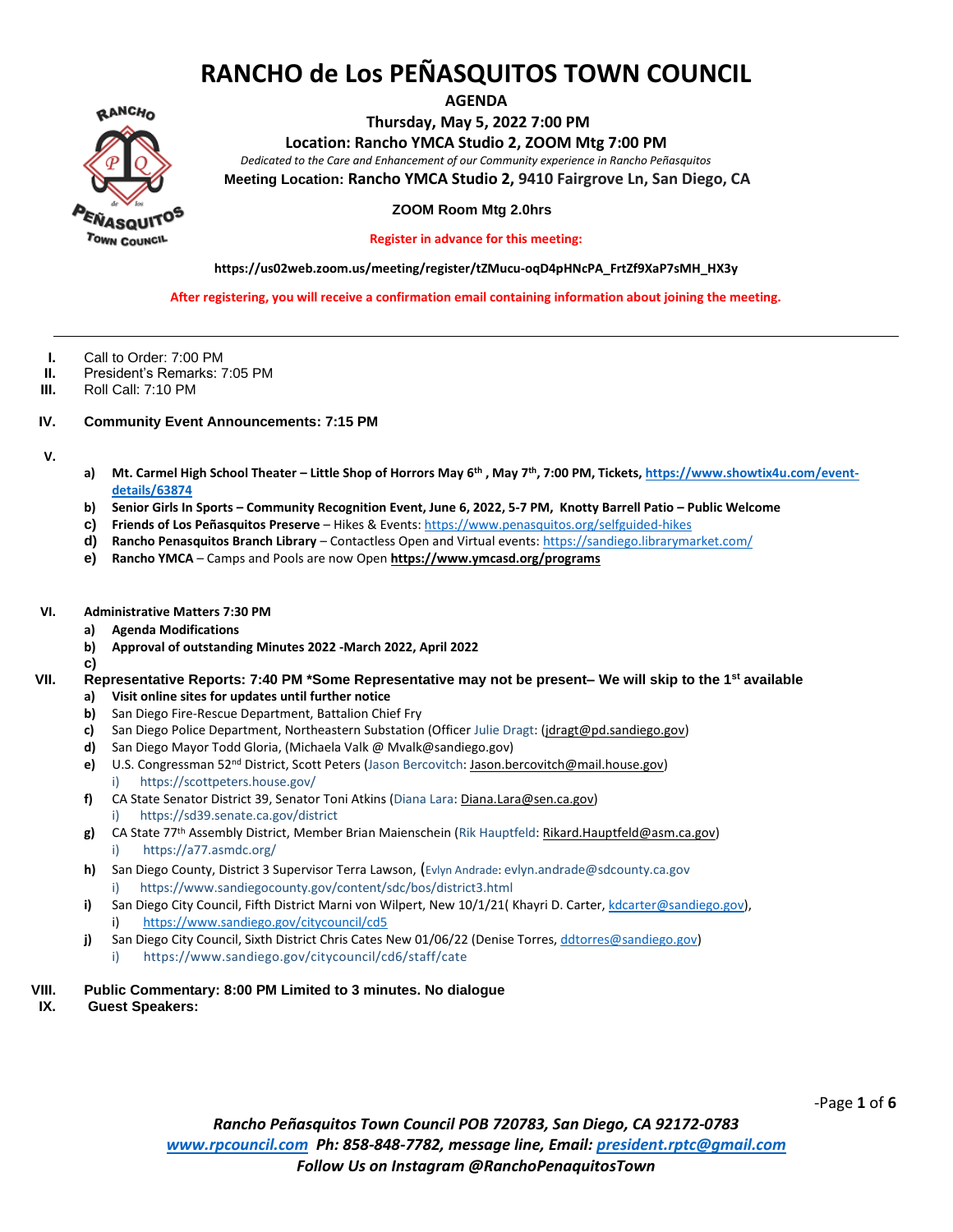#### **AGENDA**

### **Thursday, May 5, 2022 7:00 PM**

### **Location: Rancho YMCA Studio 2, ZOOM Mtg 7:00 PM**

*Dedicated to the Care and Enhancement of our Community experience in Rancho Peñasquitos*

#### **X. New Business 8:20 PM**

- **a)** Grants
	- i) Westview HS Group Odyssey of The Mind **\$500.00**
	- ii) Black Mountain Middle School Group Odyssey of the Mind **\$500**
- **b)** Street Banners 30 Banners: print, install, remove \$3,877.40,
	- i) 50% Deposit due now-\$1,938.70, balance due N-30. Installation date: 5/25/22
- **c)** 3 Kiosk Boards Girls In Sports. Fiesta25/Fireworks/PQ5KFunRun, Cornhole Tournament, \$150 each, **\$450.00** i) Installation date: 5/15/22
- **d)** 6- 3' x 5' Fiesta25/Fiesta 4 color banners with grommets **\$627.00**

#### **XI. Committee/Representative Reports: 8:45 PM 3 minutes each**

**a)** Executive Reports: President, Secretary, Treasurer, Parliamentarian, VP

#### **XII. Committee Reports**

- **a) Community Partners & Events/Membership Committee** One new recurring CP-Platinum Bridget Palomino Real Estate
- **b) Fiesta/Fireworks** Brian Reschke –
- **c)** Government Affairs Dave DeVries –
- **d) Grants** Executive Committee
- **e) Safety & Health** RPFSC, Mike Shoecraft
- **f) Web~Print~Social Media** Kate Glenn & Darwin Villaruz

#### **i) Representative Reports**

- **ii)** Community Leaders Forum Jim Hogan
- **iii)** Maintenance Assessment District Brian Reschke
- **iv)** Parks & Rec Council Theresa Gonzaga
- **v)** Planning Board Matthew Megna
- **vi)** Poway Unified School District Jamal Felton
- **vii)** Community School Collaborative–No meeting to report

#### **XIII. Town Council Members Comments: 8:50 PM (3 minutes per person, no discussion)**

#### **XIV. Adjourn: 9:00 PM**

**Community Representative Reports on Page 5**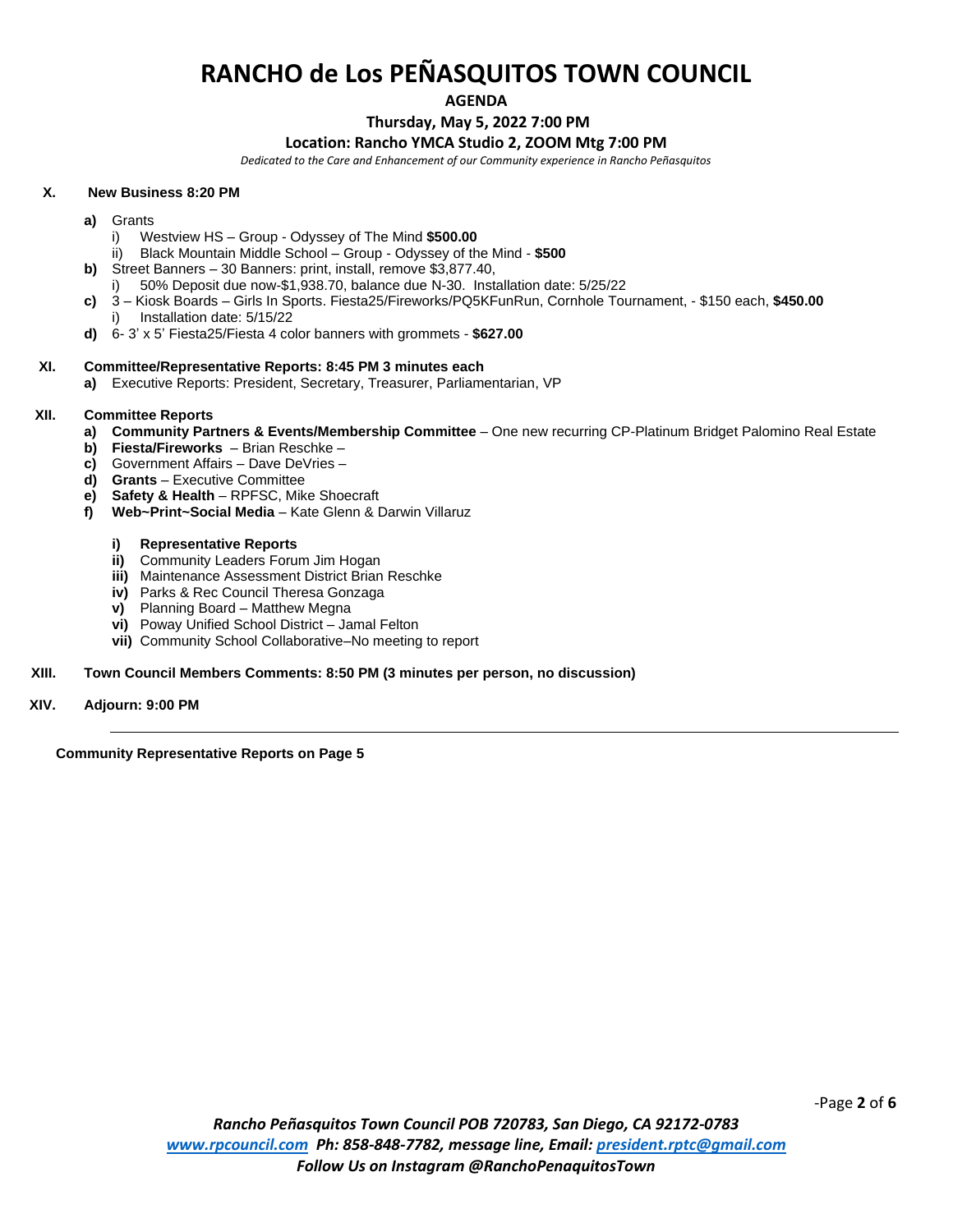**Community Service Since 1975**

# **Thank you to our Community Partners & Event Sponsors**

**Beth Kiernan – Bronze Bridget Palomino Real Estate Platinum Bern McGovern-Off the 56 Platinum Fox Graphics – In Kind Frescos Pizz-e-ria - Platinum Roger Platt – Centurion Pest Control**

**Platinum JJLaw - Platinum J Lomahan – Platinum Lomahan Real Estate Corp Kate Glenn – Pawtails Petcare Platinum Wave Church Platinum**

**Pam Campbell- ILend Girl**

**Nicholas Harris-Platinum Melissa Sofia-Premiere**

**Yoni Breziner-Premiere**

**Sam May-Platinum**

## **Rancho de Los Peñasquitos Town Council Members for 2020-21**

**District 1 (Adobe Bluffs)** Kate Glenn (2022) **President** Open

**District 2 (Canyon View)** Ranessa Santos-Packard (2022)**, Secretary**

**District 3 (Deer Canyon)** Alan Gin, (2022) **Parliamentarian** Michael Jones (2022)

**District 4 (Los Peñasquitos** Braden Overggard (2023) Tiara Leonard (2022)

**District 5 (Park Village)** Beth Kiernan, (2023) Timothy Dougherty (2022)

**District 6 (Rolling Hills)** Brian Reschke (2022) VP

**District 7 (Sundance)** Jim Hogan (2023) Dave DeVries (2022)

**District 8 (Sunset Hills)** Theresa Gonzaga (2022) Jamal Felton (2022) D8

**District 9 (Torrey Highlands)** Darwin Villaruz (2022)

**Members at Large** Ralph Peters (2022) D1 Matthew Megna, (2022) D7 Jocelyn Lomahan (2022)D5 Frank Xu (2022) D3

# **Active Committees & Current Members.**

### **There is still room on these committees for you! Reach out, join us making a positive difference for RP!**

**Community Partners/Fundraising/Membership –** Kate Glenn, Chair, Members:Brian Reschke, Jocelyn Lomehan. Zoom Mtgs scheduled for middle of the month around the 15<sup>th</sup> of each month, 1-2 hours. Contact us to get involved @president.rptc@gmail.com

**Web, Print & Social Media Webmaster: Darwin Villaruz Web/Print/Social Media: Kate Glenn** Monthly Zoom Mtgs scheduled for middle of the month around the 15<sup>th</sup> of each month, 1-2 hours or less. Contact us to get involved@ [web.print.rptc@gmail.com](mailto:web.print.rptc@gmail.com)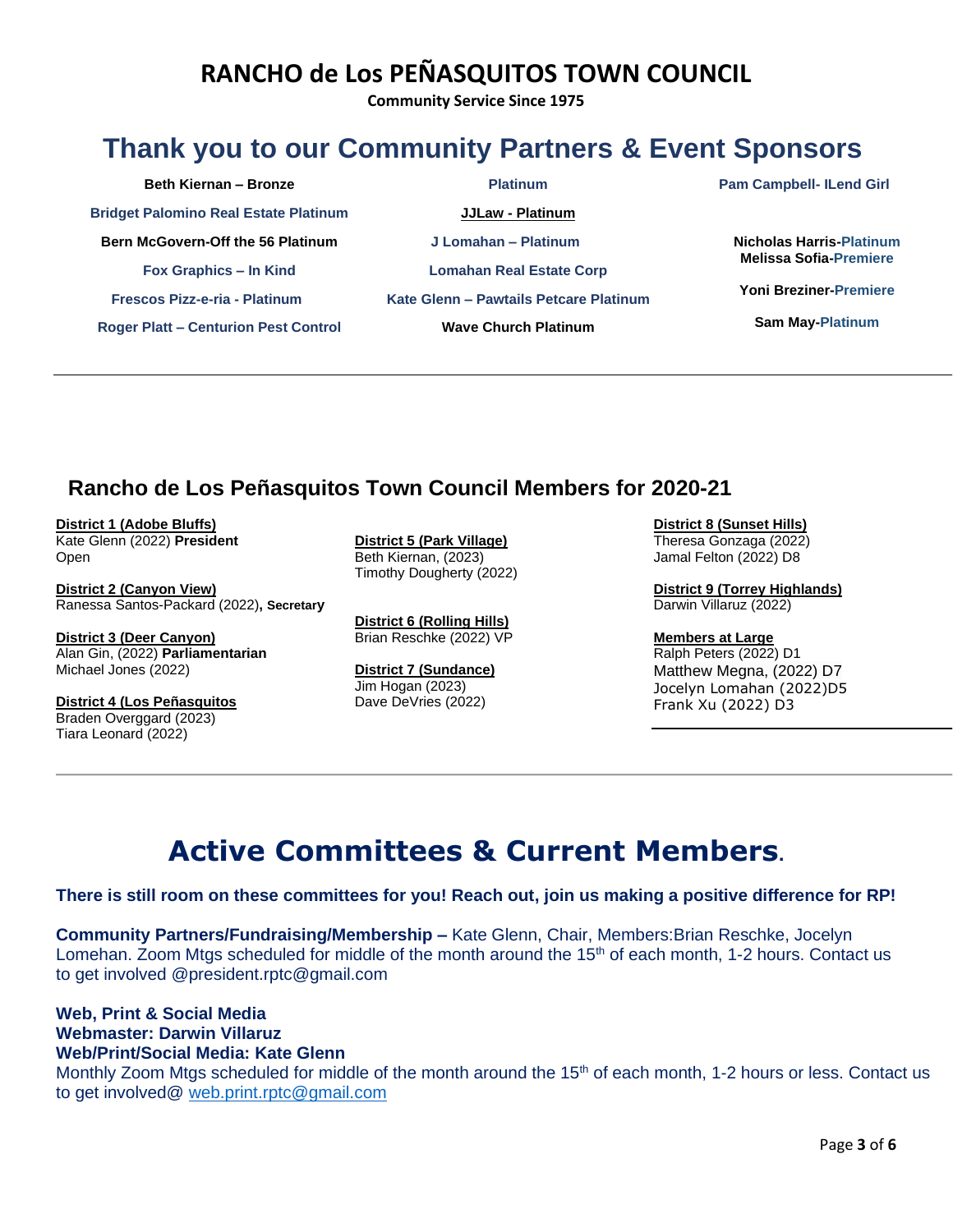**Community Service Since 1975**

**Community Events – Spooktacular, Fiesta: Kate Glenn, Chair, Members: Brian Reschke, Jamal Felton, Jocelyn Lomehan**. Monthly Zoom Mtgs scheduled for middle of the month around the 15<sup>th</sup> of each month, 1-2 hours or less. Contact us to get involved @president.rptc@gmail.com

**Banner District –** Kate Glenn. Contact Kate Glenn @ [president.rptc@gmail.com](mailto:president.rptc@gmail.com)

**Health & Safety –** Niel Marmetto, Mike Shoecraft, Dennis Spurr. Fire Safety Seminars, Coyote Abatement and Health Fairs. Contact @web.print.rptc@gmail.com.

**Adhoc – Re-Districting Committee –**Beth Kiernan, Chair. Members: Ralph Peters, Tim Dougherty,Jamal Felton. Zoom Mtgs are held twice a month, 2<sup>nd</sup> and 4<sup>th</sup> Tuesdays of the month. **Contact the Chair** @ **[rptcredistrict21@gmail.com](mailto:rptcredistrict21@gmail.com)**

**Adhoc – ByLaws/Ethics Committee** – **Alan Gin,Advisor, Chair, Tim Dougherty, Co-Chair. Members: Ranessa Santos-Packard, Jamal Felton, and Beth Kiernan**

**Executive Board** – Monthly Meetings on **the Tuesday a week prior to** the monthly Board Mtg via Zoom. Kate Glenn, President, Brian Reschke, VP, Alan Gin, Parliamentarian, Roger Platt, Treasurer.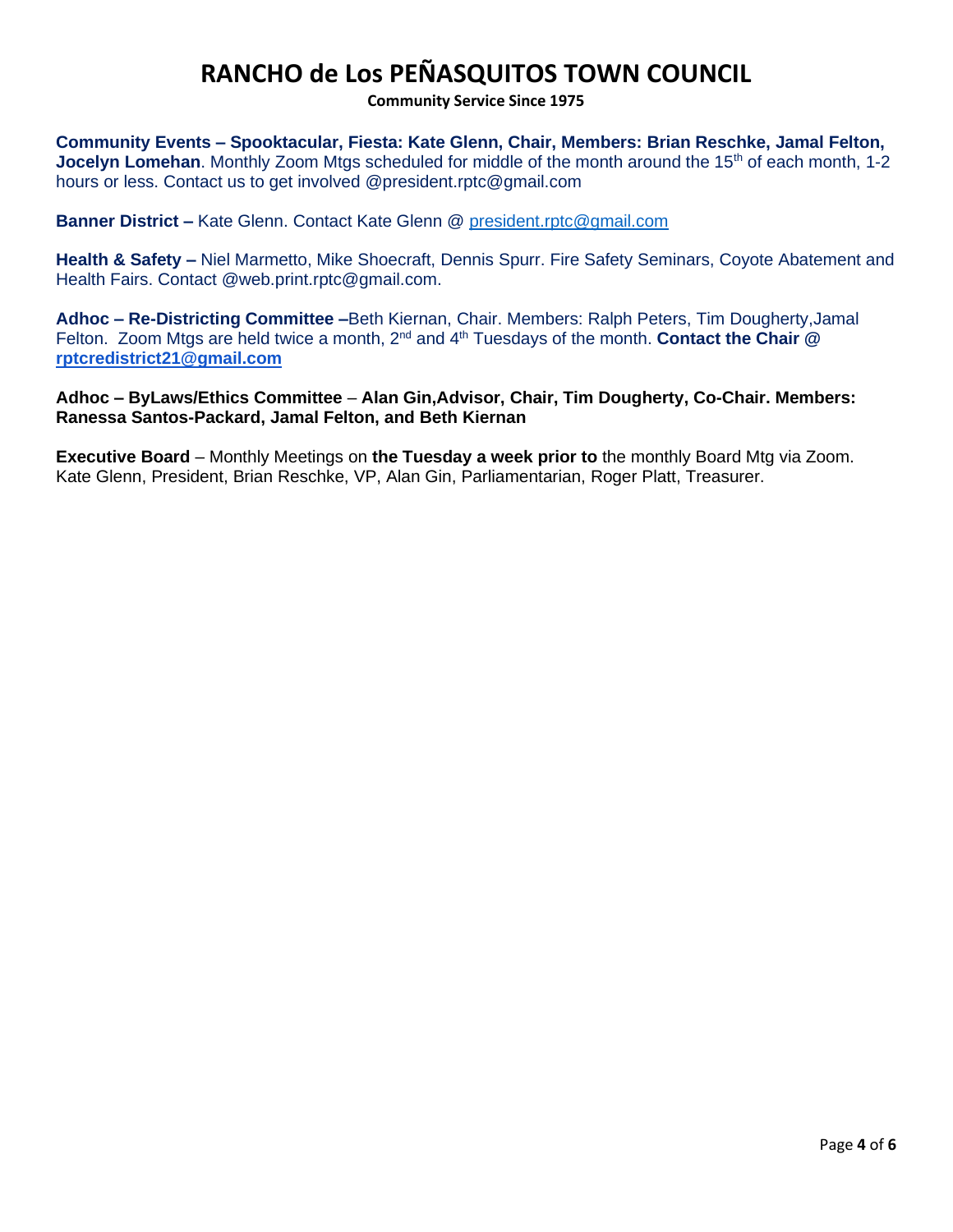**Community Service Since 1975**



**May 5, 2022**

### **Community Representative Reports**

### **Michaela Valk – Mayor Todd Gloria**

The goals of the proposed FY23 budget of \$4.89 billion are:

- Repairing aging infrastructure by making the largest infrastructure investment in City history
- Improving the speed and quality of City of San Diego services like Get It Done and police, fire, and medical responses
- Enforcing regulations for new ordinances such as sidewalk vending and short-term rental regulations
- Enhancing pay and investing in facilities for SDPD, lifeguards, and firefighters
- Furthering our commitment to key investments to address homelessness
- Ensuring competitive employee compensation

Budgets are statements of priority; our priorities for this fiscal year are centered around rebuilding after COVID-19 and making significant investments to address issues that have been neglected for years. Our revenue has increased over the last fiscal year, sending us into our first year that we have not seen significant cuts to City services in several years.

### **Housing/Homelessness Investments**

**\$63.3 million** total funding for homelessness, with two-thirds coming from state and federal grants. **\$4.3 million** has been added to support existing efforts to address homeless encampments in the City, and **\$13.6 million** was allocated toward increasing resources for people experiencing homelessness, including bolstering shelter capacity, services, and coordinated street outreach.

### **Infrastructure Investments**

**\$77 million** in funding for capital improvements to do street resurfacing - a \$27.6 million increase over the last fiscal year. **\$8.8 million** from low-interest federal loans has been set aside to prepare for major stormwater infrastructure improvements. This includes **\$4.1 million** for pump station repairs and maintenance, **\$4.1 million** for increased street sweeping, and **\$1.4 million** to educate residents on how to avoid common inadvertent pollution. Additionally, the proposed budget adds **\$8 million** for basic City maintenance like upgrading traffic signals, sidewalks, and curb ramps, improving traffic management, maintaining trees, and removing weeds and graffiti.

### **Public Safety Investments**

SDPD is fully funded in the proposed budget, to the tune of **\$584 million**. The budget proposes increases for police department overtime, and the City is currently in contract negotiations with public safety bargaining units for increased salaries for police, firefighters, and lifeguards, which will be included in the proposed final budget.